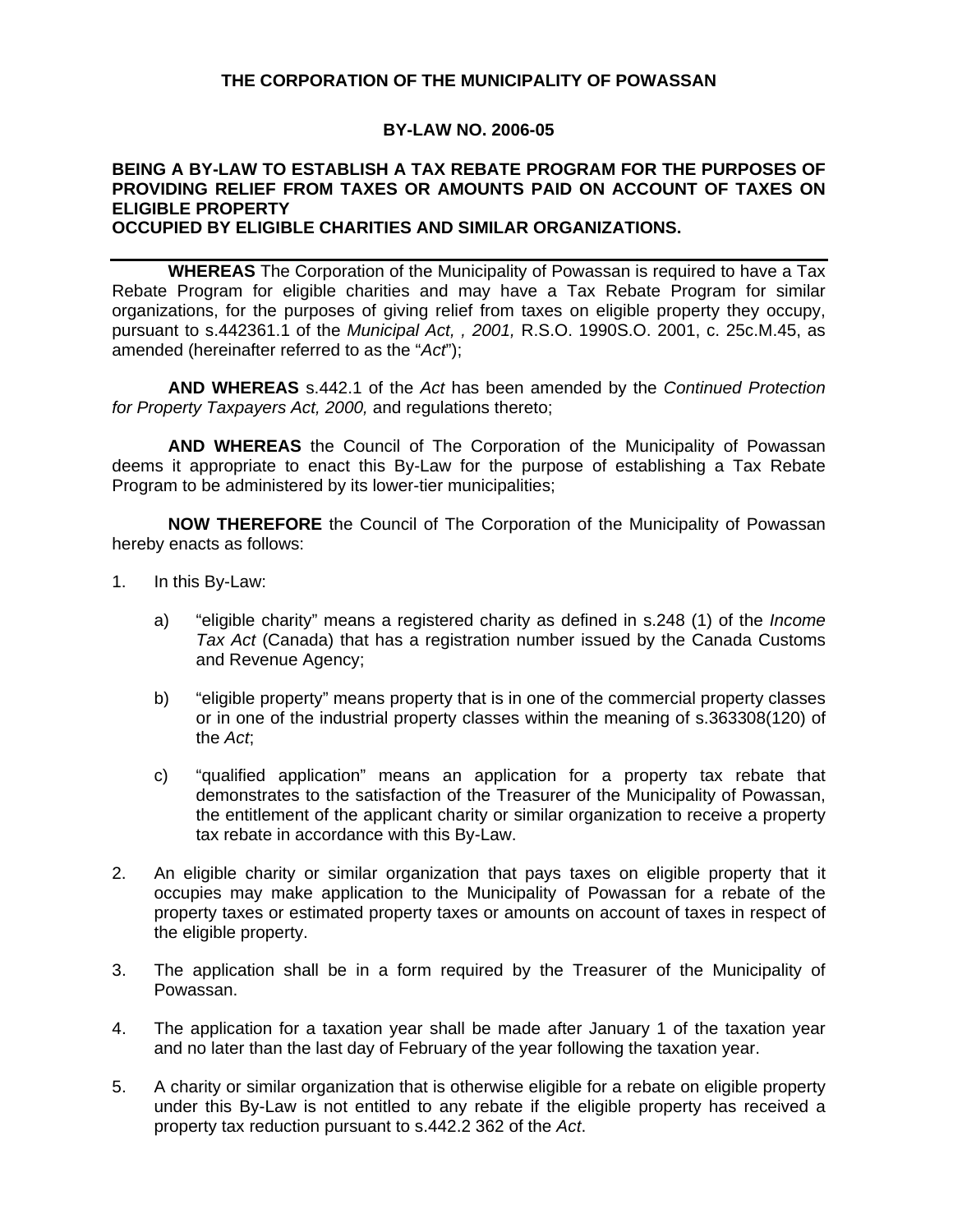- 6. Upon receipt of a qualified application for a taxation year the Municipality of Powassan shall:
	- a) Pay one-half (1/2) of the rebate amount within sixty (60) days after receipt by the Municipality of Powassan of the application;
	- b) Pay the balance of the rebate amount within one hundred twenty (120) days after receipt by the Municipality of Powassan.
- 7. The amount of the rebate shall be:
	- a) 40% of the taxes, or estimated taxes or amounts on account of taxes payable by the eligible charity or other similar organization on the eligible property that it occupies; or,
	- b) such other percentage as may have been prescribed by the Minister of Finance; or,
	- c) if the eligible charity is required to pay an amount under s.444.1367 or s.444.2368 of the *Act*, the amount of the rebate shall be the total of the amounts the charity is required to pay under those sections;
- 8. Where the rebate amount has been determined based on the estimated property taxes of the eligible property the amount of the rebate shall be recalculated after the determination of the property taxes and the appropriate adjustments made between the estimated rebate paid by the lower-tier municipality and the rebate to which the eligible charity or other similar organization is entitled.
- 9. The Municipality of Powassan may deduct an adjustment under s.8 of this By-Law from amounts payable in the next year for the next year's rebates in respect of an eligible property.
- 10. The Council of The Corporation of the Municipality of Powassan may by resolution designate similar organizations for the purposes of this By-Law.
- 11. The Council of The Corporation of the Municipality of Powassan may by resolution designate that property classes other than the commercial property classes and the industrial property classes are to be included within the definition of "eligible property" for the purposes of this By-Law.
- 12. In making a designation under s.10 of this By-Law the Council shall have regard to the guidelines attached as Schedule "A" and "B" attached hereto and forming part of this By-Law.

READ A FIRST time and considered read a SECOND and THIRD time and passed as such in open Council this 21<sup>st</sup> day of March, 2006.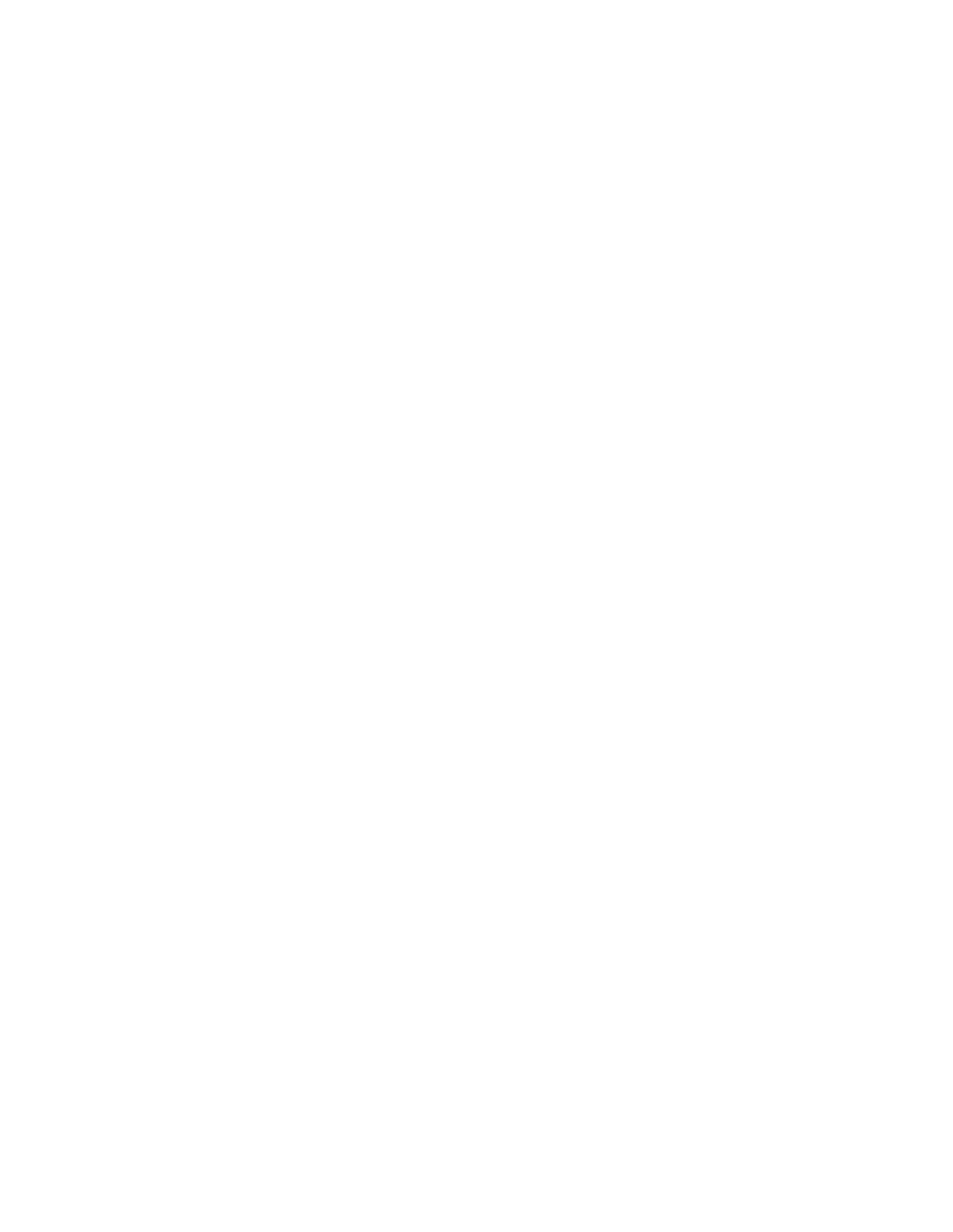## **MUNICIPALITY OF POWASSAN**

## **PROPERTY TAX REBATE PROGRAM FOR REGISTERED CHARITIES (pursuant to Section 361,** *Municipal Act***, S.O. 2001, c.25, as amended)**

The Municipality of Powassan's Property Tax Rebate Program for registered charities, as provided by By-Law No. 2006-05, is authorized by Section 361 of *The Municipal Act,* 2001, S.O. 2001, c.25, as amended. This legislation obligates municipalities within the Province of Ontario to rebate certain registered charities 40% of the property taxes paid by them directly or through a lease.

#### **To be eligible for a property tax rebate, the following conditions must be met:**

- The applying organization must be a "registered" charity under the *Income Tax Act* (Canada), and as such possess a valid Canada Customs & Revenue Agency BN/ Registration Number or a Non-Profit Organization as defined in the *Income Tax Act* (Canada);
- The applying registered charity must own and occupy the commercial and industrial property for which the rebate is being sought; or be a tenant in a commercial or industrial property for which a rebate is being sought;
- The applying registered charity must fulfill the application requirements and submit a fully completed application form.
- An application for a taxation year must be made after January 1 of the year and no later than the last day of February of the following year.
- The applying registered charity must agree to supply the municipality additional information as may be requested to substantiate the application;
- Receipt for all taxes paid by the charity or non-profit organization (tenant) to the owner/landlord for the year which the rebate is sought. **This receipt is mandatory in order to process the application.**
- In order to process a property tax rebate request, the attached ORIGINAL application form must be completed in full and submitted annually. *Faxes will not be accepted.*
- Section 1 is to be completed by the registered charity (or registered charity's agent).
- Section 2 is to be completed by the property owner (or property owner's agent) if the registered charity leases the commercial or industrial property for which a rebate is being sought.
- A copy of the registered charity's current CONFIRMATION OF REGISTRATION letter referencing the BN/Registration number, as issued by the Charities Directorate (Canada Customs & Revenue Agency) MUST accompany the original application form.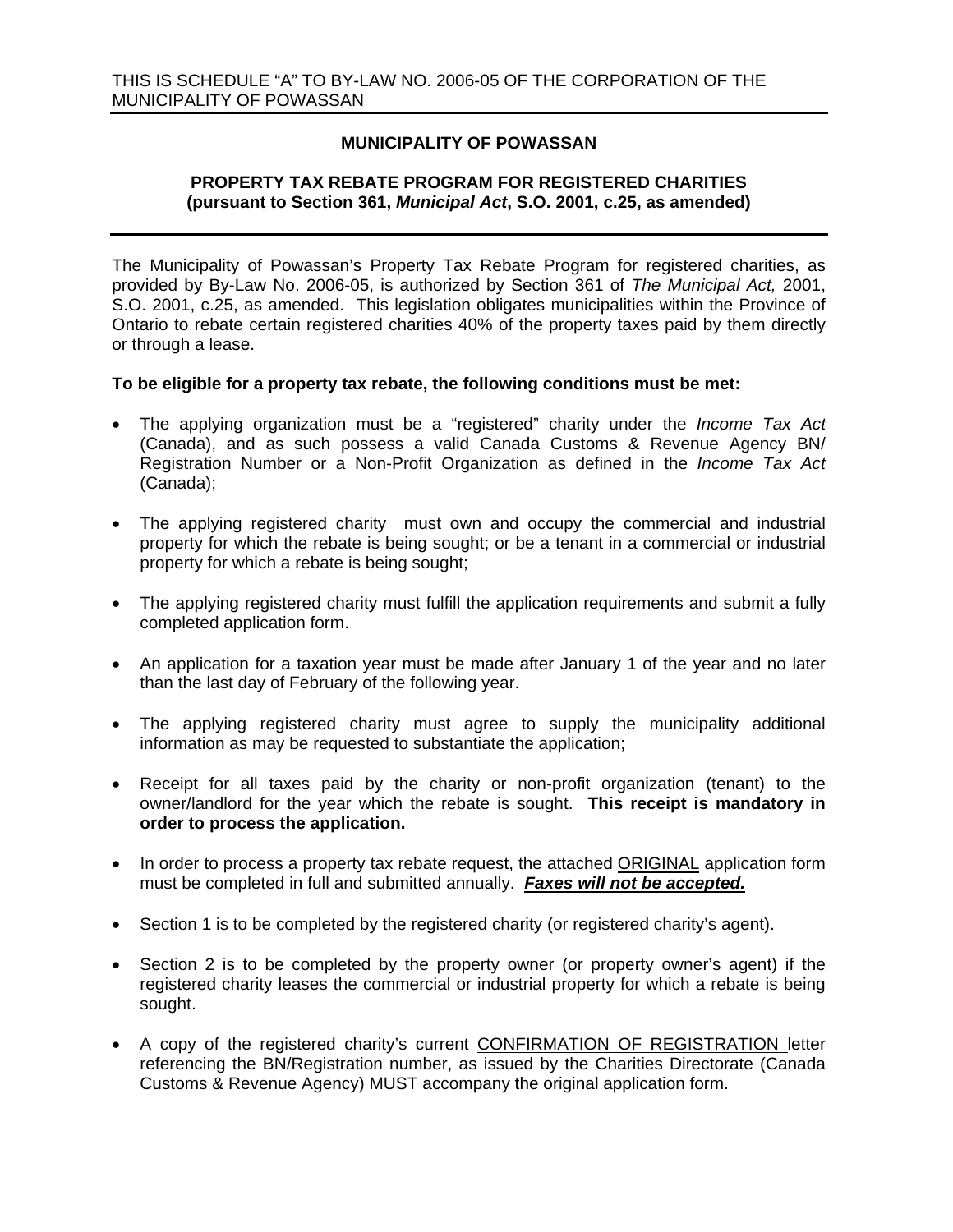• This CONFIRMATION OF REGISTRATION letter is readily available by contacting the federal government's Client Assistance, Charities Directorate (Canada Customs & Revenue Agency) by telephone at 1-800-267-2384.

# *Please Note:*

- 1. Pursuant to the provisions of By-Law No. 2006-05, rebates may be issued in two (2) installments. One half (1/2) of the rebate amount within sixty (60) days after receipt of a completed eligible application and the balance within one hundred twenty (120) days after receipt of the application.
- 2. The Charity Rebate Program is an annual program; a new and complete application must be filed each year. A previous year's application (and supporting documentation) does not constitute precedence or legitimate any right of entitlement for the current year.
- 3. Where the rebate amount has been determined based on the estimated property taxes of the eligible property, the amount of the rebate shall be recalculated after the determination of the property taxes and the appropriate adjustments made.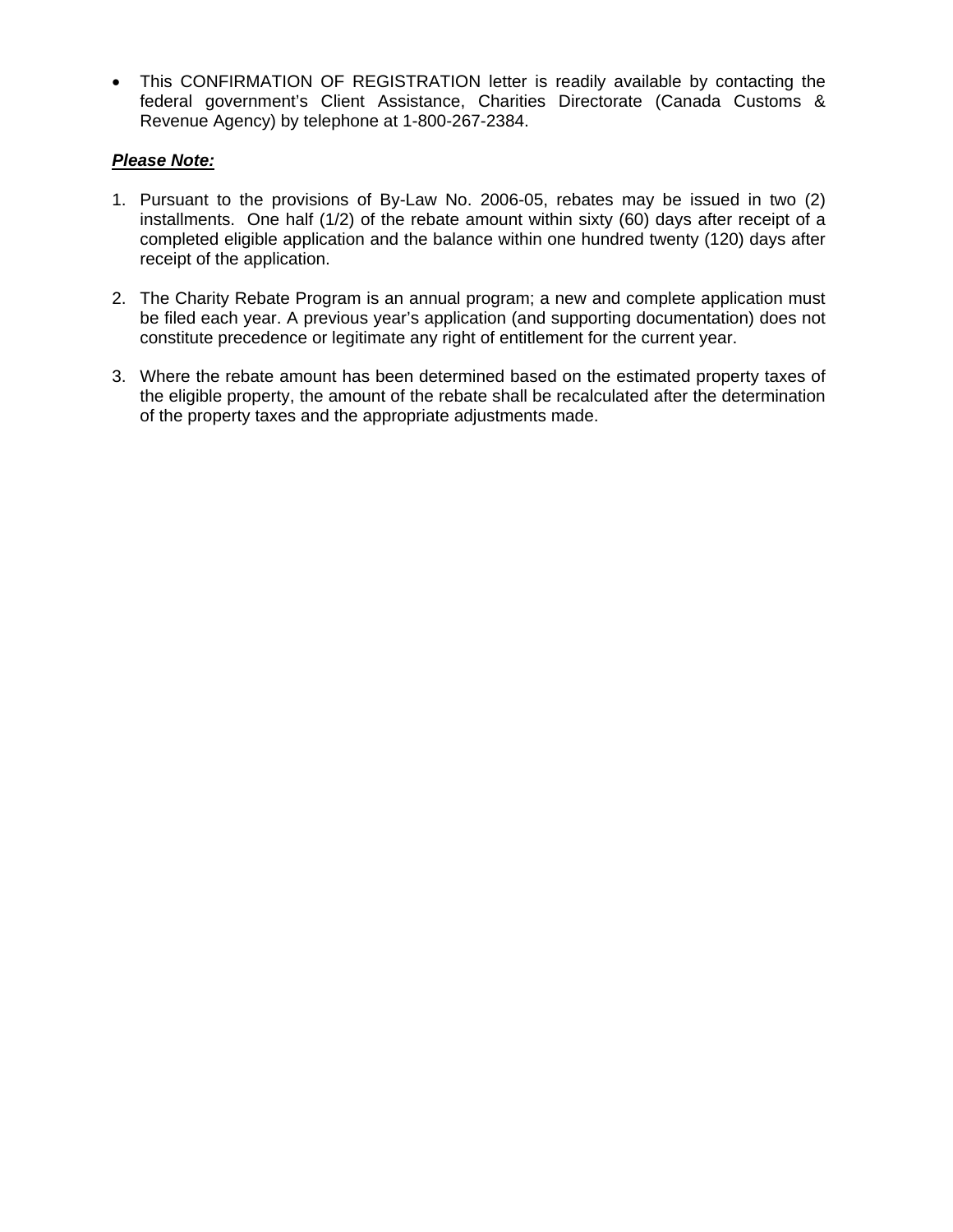# **Registered Charity Tax Rebate Application**

**Assessment Roll Number (from landlord) – 4959-\_\_\_\_\_\_-\_\_\_\_\_\_-\_\_\_\_\_\_-\_\_\_\_\_\_** 

## *Form must be received at the tax office by the last day of February of the year following the tax year to which the application relates.*

| Calendar Year For Which Rebate Applies     |                          |
|--------------------------------------------|--------------------------|
| Name of Applicant Charity:                 |                          |
| <b>Contact Name</b>                        | <b>Contact Telephone</b> |
| <b>Mailing Address</b>                     | <b>Postal Code</b>       |
| <b>Address For Which Rebate Applies</b>    | <b>Postal Code</b>       |
| Length of Occupancy at Present Address     |                          |
| Canada Customs & Revenue Reg./Business No. |                          |
| (submit copy of Charter)                   |                          |

| From the Landlord: (submit a letter from the landlord that supports the total actual<br>amount of property taxes paid for the application year)                                                                           |            |                                                                                                                 |  |
|---------------------------------------------------------------------------------------------------------------------------------------------------------------------------------------------------------------------------|------------|-----------------------------------------------------------------------------------------------------------------|--|
|                                                                                                                                                                                                                           |            |                                                                                                                 |  |
|                                                                                                                                                                                                                           | (print)    |                                                                                                                 |  |
| Property Class for Property Occupied by<br>Charity                                                                                                                                                                        | Commercial | ____ Industrial                                                                                                 |  |
| <b>Total Property Tax</b>                                                                                                                                                                                                 |            | $\frac{1}{2}$                                                                                                   |  |
| Charity Property Tax Amount in above Property Class<br>(receipt from owner/landlord of taxes paid)                                                                                                                        |            |                                                                                                                 |  |
| $\frac{1}{2}$ (A)                                                                                                                                                                                                         |            |                                                                                                                 |  |
| Rebate Percentage                                                                                                                                                                                                         |            | 40% (B)                                                                                                         |  |
| Rebate Entitlement (A) x (B)                                                                                                                                                                                              |            | $\text{\$}$ (C)                                                                                                 |  |
|                                                                                                                                                                                                                           |            | Date and the state of the state of the state of the state of the state of the state of the state of the state o |  |
| <b>Charity Declaration:</b>                                                                                                                                                                                               |            |                                                                                                                 |  |
| I, the undersigned hereby certify that the information is true and complete to the best of my<br>knowledge and belief and authorize the municipality to verify all information contained in this<br>statement.<br>(print) |            |                                                                                                                 |  |

*"It is a serious offence to make a false statement"*